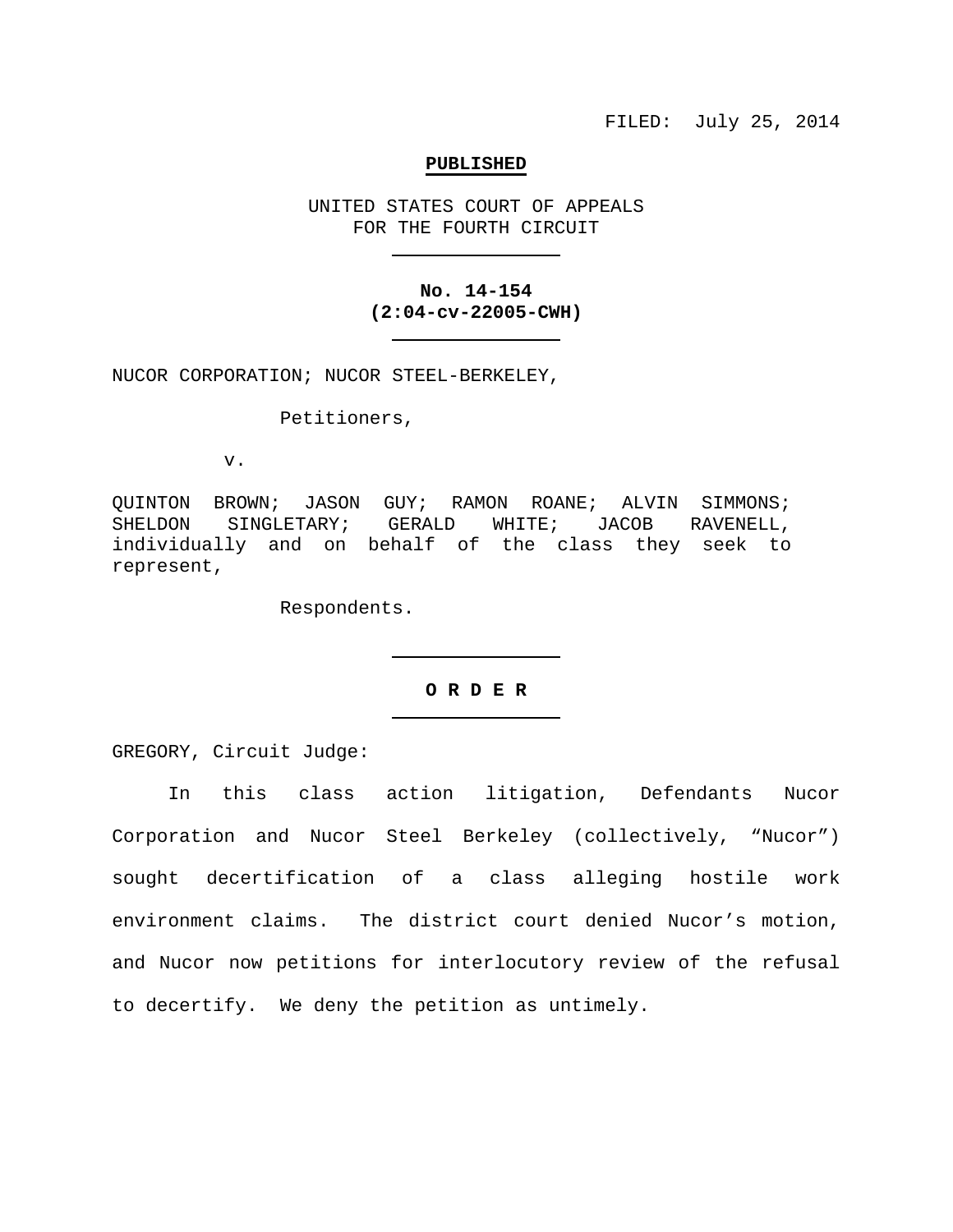This litigation concerns substantive allegations of racial discrimination, see Brown v. Nucor Corp., 576 F.3d 149 (4th Cir. 2009), however, only the procedural history is relevant to this order. The district court initially denied the plaintiffs' motion for class certification, and we vacated and remanded for certification. Id. at 160. In 2011, the district court issued an order (the "certification order") certifying two classes: a promotions class--involving disparate treatment and disparate impact claims--and a hostile work environment class. The district court denied a motion to reconsider the certification order, and Nucor subsequently filed four motions for decertification. After denying the first motion, the district court granted in part the second motion for decertification (the "2012 Order"). In light of Wal-Mart Stores, Inc. v. Dukes, 131 S. Ct. 2541 (2011), the 2012 Order decertified the promotions class yet left intact the hostile work environment class. After the court denied a third motion to decertify, Nucor sought decertification of the hostile work environment class in light of Comcast Corp. v. Behrend, 133 S. Ct. 1426 (2013). The district court denied this motion. Nucor now embarks on a

I.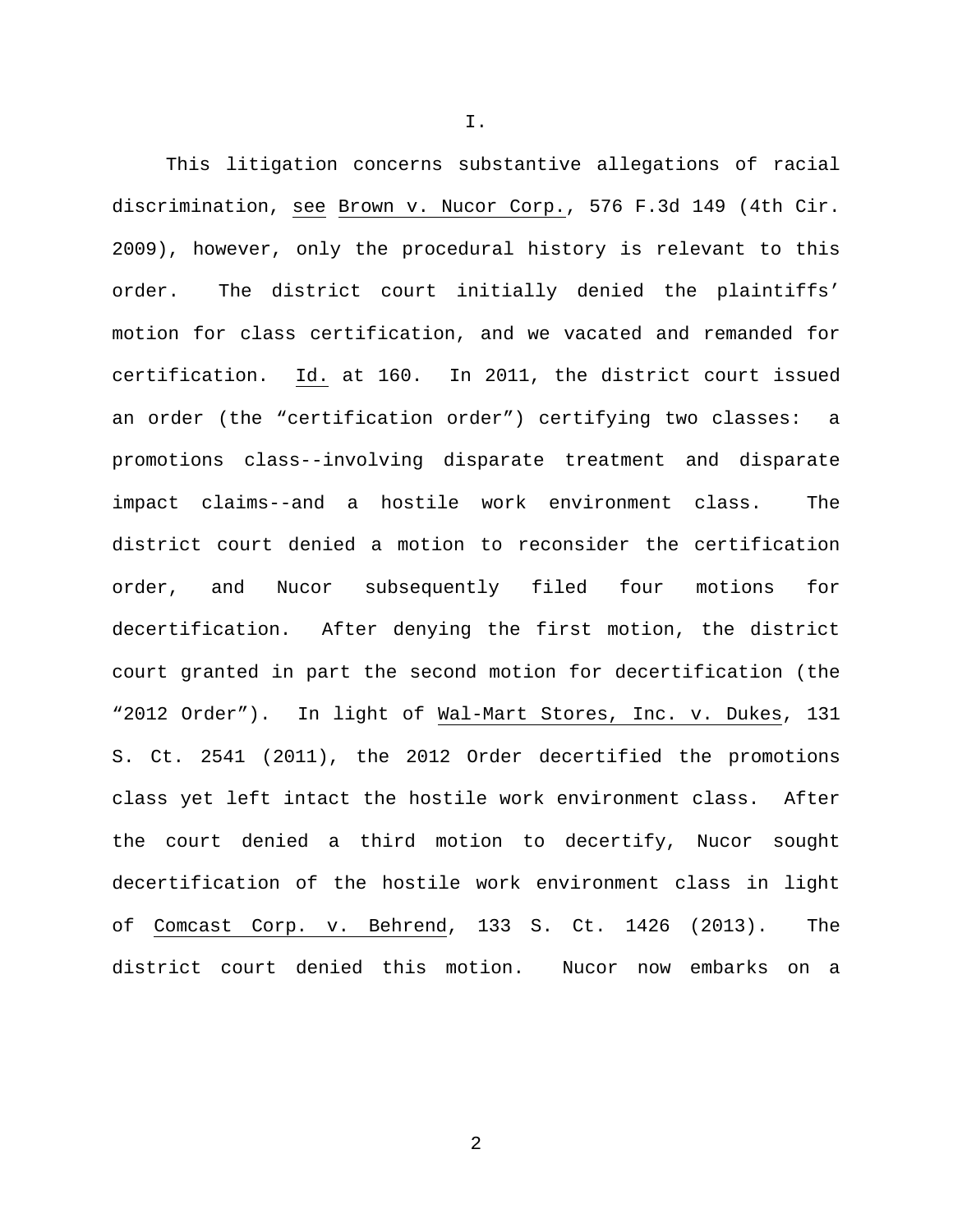second attempt to file an interlocutory appeal challenging the refusal to decertify the hostile work environment class.<sup>[1](#page-2-0)</sup>

#### II.

Federal Rule of Civil Procedure 23(f) permits review of decisions granting or denying class certification. Scott v. Family Dollar Stores, Inc., 733 F.3d 105, 111 (4th Cir. 2013). An appeal from a certification order must be filed within fourteen days of the order. Pashby v. Delia, 709 F.3d 307, 318 (4th Cir. 2013). The time for appeal runs once the original order on certification is entered, and begins anew only after the court rules on a timely motion to reconsider that original order. Blair v. Equifax Check Servs., Inc., 181 F.3d 832, 837 (7th Cir. 1999); see also In re DC Water & Sewer Auth., 561 F.3d 494, 495-96 (D.C. Cir. 2009). The "rigid and inflexible" nature of this deadline is "well-established." Fleischman v. Albany Med. Ctr., 639 F.3d 28, 31 (2d Cir. 2011). An out-of-time motion for reconsideration--regardless of whether the motion is styled as one for reconsideration or for decertification--cannot "restart the clock for appellate review" under Rule 23(f). Gary v. Sheahan, 188 F.3d 891, 892 (7th Cir. 1999).

3

<span id="page-2-0"></span> <sup>1</sup> Nucor petitioned for interlocutory review of the 2012 Order, challenging the district court's refusal to decertify the hostile work environment class. We denied the petition.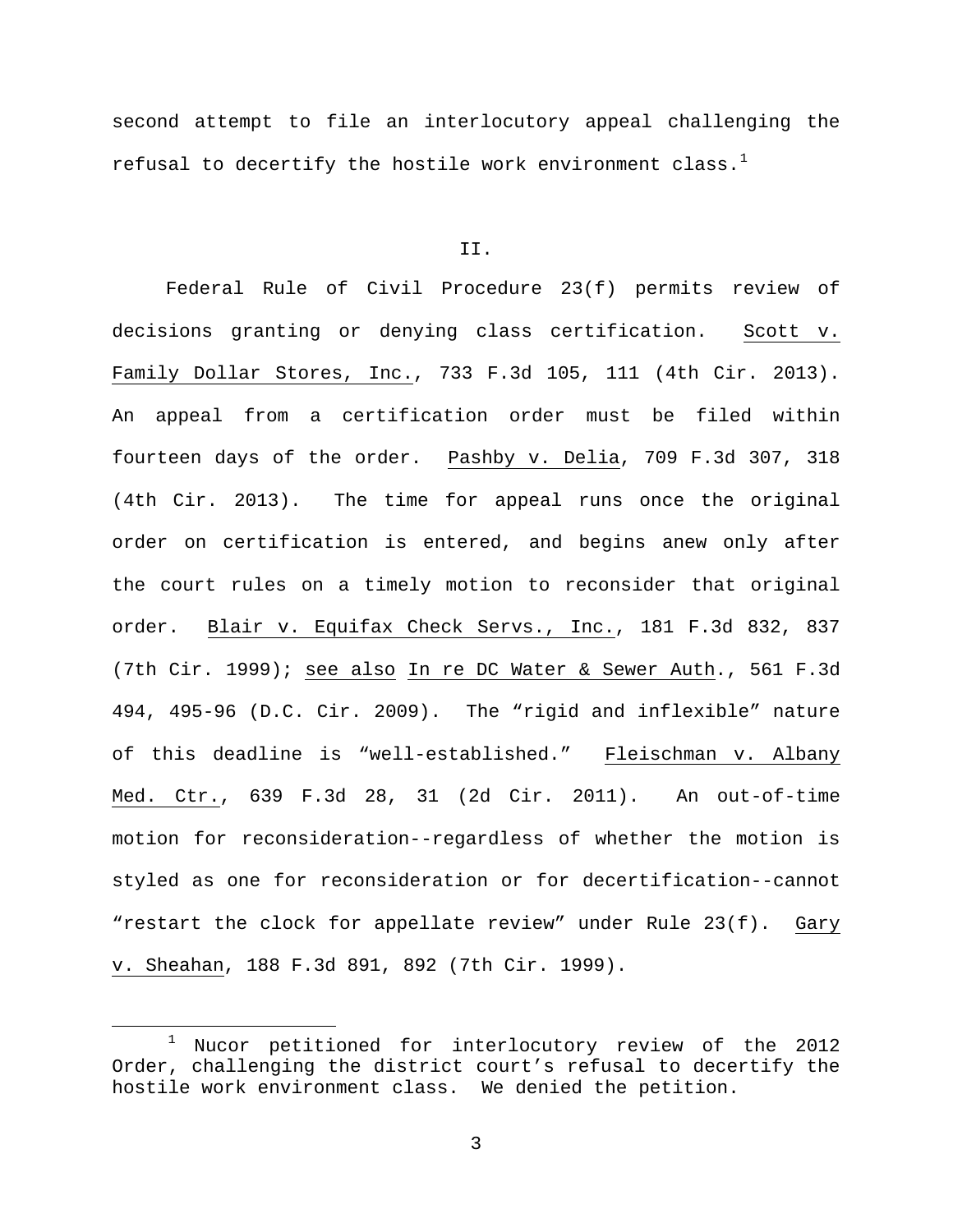Furthermore, the time for appeal will not reset when a court rules on certification motions filed subsequent to the original ruling so long as the later rulings do not alter the original ruling. See In re DC Water & Sewer Auth., 561 F.3d at 496 (joining the Third, Fifth, Seventh, Tenth, and Eleventh Circuits in adopting this rule). This is because "[a]n order that leaves class-action status unchanged from what was determined by a prior order is not an order 'granting or denying class action certification.'" Carpenter v. Boeing Co., 456 F.3d 1183, 1191 (10th Cir. 2006). These subsequent motions are just attempts to amend the original certification order, and attempts to appeal them are untimely if filed more than fourteen days after the order granting or denying certification. Fleischman, 639 F.3d at 31-32.

In light of these parameters, we find Nucor's instant petition untimely. The fourth motion for decertification, filed two years after the certification order, represents Nucor's latest attempt at persuading the district court to decertify the hostile work environment class. The district court's postcertification orders never altered the status of the hostile work environment class and thus were not orders granting or denying certification as to that class. Carpenter, 456 F.3d at 1191. We will not render the Rule 23(f) deadline "toothless" by permitting Nucor to "easily circumvent Rule 23(f)'s deadline by

4